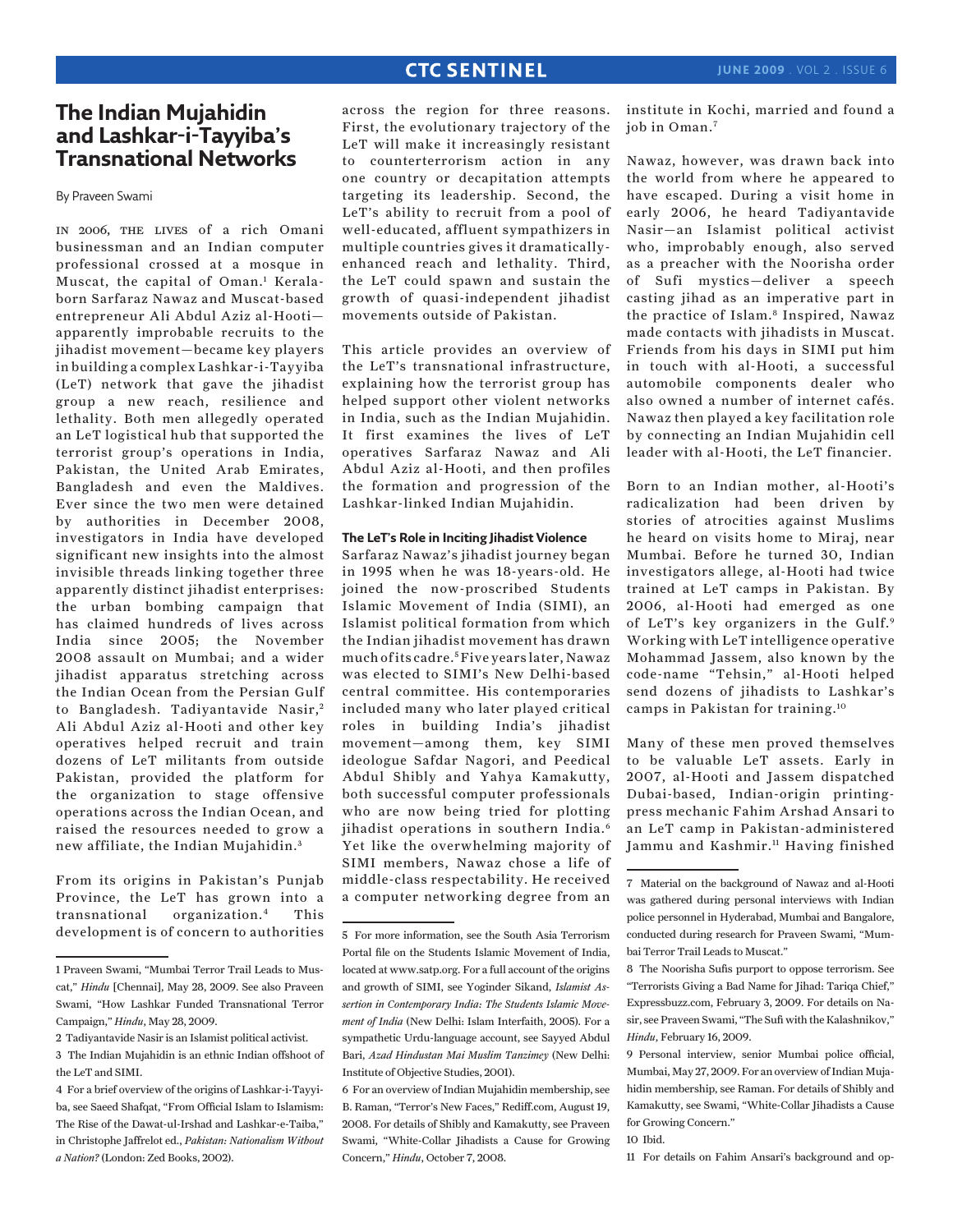a *Daura Ribat*<sup>12</sup> covert tradecraft course, Ansari was tasked with carrying out surveillance at several important locations in Mumbai. Footage he generated, Indian prosecutors have said, helped facilitate the training of the LeT assault team that targeted Mumbai in November 2008.13

Funds generated by al-Hooti are thought to have helped LeT commander Faisal Haroun, also known by the code-name "Naim," set up Indian Ocean networks that eventually enabled the group to target India's western seaboard. Haroun is suspected of crafting the 2006 delivery of assault rifles intended for use in a terrorist attack in Gujarat, as well as an aborted 2007 effort to land eight Lashkar *fidayin* (high-risk commandos) off Mumbai.14 Indeed, al-Hooti and Jassem recruited widely across the India Ocean region. Maldives investigators, for example, have learned that the men facilitated the training of Ali Assham, a Malé resident who was forced to suspend his jihadist career after losing an eye in a bomb-making accident.15

According to Omani authorities, by 2007 the pro-Western emirate itself had begun to figure on al-Hooti's list of targets. In June that year, al-Hooti held discussions with LeT sympathizers in Oman on the prospect of targeting prominent landmarks in Muscat among them the Golden Tulip Hotel, a British Broadcasting Corporation (BBC) office, and a spa in the upmarket Nizwa

area.16 Although no final operational plans were made, Omani authorities found enough evidence to secure a conviction earlier this year.17

Most important to the Indian investigators, al-Hooti also provided an interface between the LeT to deal with the Indian Mujahidin: a loose cluster of semi-autonomous SIMI-linked cells responsible for bombings in a dozen Indian cities since 2005. Last year, Tadiyantavide Nasir turned to Sarfaraz Nawaz to secure funding for the training of a new group of Indian Mujahidin volunteers he had raised from the Indian state of Kerala.18 Nasir also said he needed cash to pay for a planned bomb attack in the city of Bangalore.19 Nawaz then facilitated contact between Nasir and al-Hooti. Between March and May 2008, police allege that al-Hooti transferred an estimated \$2,500 for Nasir's use to a Kerala-based *hawala* dealer. 20 LeT commander "Rehan," one of al-Hooti's associates, also arranged for Nasir's recruits—all Indian Mujahidin members—to train with a jihadist unit operating near the Line of Control in Jammu and Kashmir.<sup>21</sup>

Beginning in July 2008, however, the plan unraveled.<sup>22</sup> First, the bombs planted in Bangalore failed to work properly; just one person was killed by the 10 improvised explosive devices planted. Then, in October, five of Nasir's volunteers were identified by a Jammu and Kashmir police informer in northern Kashmir. Four were killed in subsequent fighting with the Indian Army; the fifth man, Kerala resident Abdul Jabbar, was arrested.<sup>23</sup> Even as the police closed in on Nasir and other members of his Indian Mujahidin cell, al-Hooti and "Rehan" helped arrange his escape with the help of Lashkar's top resident agent in Bangladesh, Mubashir Shahid. 24

Like Nasir, most key Indian Mujahidin commanders are now fugitives. India's intelligence services believe they are most likely hiding in Pakistan and Bangladesh. Yet, by questioning dozens of mid-level Indian Mujahidin operatives held last year, investigators believe they now have a reasonable understanding of the organization's story and its affiliations with the larger Lashkar project in India.

#### **The Indian Mujahidin is Born**

One of the main founders of the Indian Mujahidin is Sadiq Israr Sheikh, who was arrested in September 2008. Sheikh had no conception of that jihadist project when he began attending SIMI's Sunday study meetings at a friend's apartment in 1996. Yet it was at these meetings that the Indian Mujahidin idea was born.<sup>25</sup>

At around the same time, the LeT was preparing to initiate a new phase of operations directed at India. At a February 2000 rally in Islamabad, LeT chief Hafiz Mohammad Saeed explained the organization's plans. 26 He said that Kargil, where India and Pakistan had gone to war in 1999, had been the first component of this new campaign; the wave of *fidayin* suicide-squad attacks the organization had unleashed in Jammu and Kashmir thereafter was the second. "Very soon," Saeed promised, "we will be launching a third round."<sup>27</sup> More likely than not, Sadiq Israr Sheikh knew nothing of that speech—but the organization he would help build would be a core part of this "third round."

From Sheikh's testimony to Mumbai police investigators, it appears he was drawn to SIMI's political Islamism by resentments common to millions of

erations, see Praveen Swami, "How the Lashkar Planned Mumbai Massacre," *Hindu*, February 28, 2009. Also see Praveen Swami, "Abortive Lashkar Plot Holds Clues to Mumbai Massacre," *Hindu*, December 8, 2008.

<sup>12</sup> *Daura Ribat* is an intelligence course.

<sup>13</sup> Ashok Duraphe, "Final Form / Report (Under Section 173 Cr.P.C.) in the Court of Additional Chief Metropolitan Magistrate, 37<sup>th</sup> Court, Esplanade, Mumbai," Mumbai Police Headquarters, February 25, 2009, pp. 6-7.

<sup>14</sup> For details of the Aurangabad case, see Stavan Desai, Anuradha Nagaraj and Sagnik Chowdhury, "Cops Follow Aurangabad Arms Trail," *Indian Express* [New Delhi], July 16, 2006. For an account of Lashkar's use of sea routes into Mumbai, see Praveen Swami, "Signs of Another Kind of Line of Control," *Hindu*, May 14, 2007. 15 For background details on Faisal Haroun's Indian Ocean network, see Praveen Swami, "Mumbai: The Road to Maximum Terror," *South Asia Intelligence Review*, December 15, 2008. For a review of jihadist operations in the Maldives, see Praveen Swami, "The Jihad in Paradise," *South Asia Intelligence Review*, November 19, 2007.

<sup>16</sup> Personal interview, senior Mumbai police official, Mumbai, May 27, 2009. Also see Raman. For details of Shibly and Kamakutty, see Swami, "White-Collar Jihadists a Cause for Growing Concern."

<sup>17</sup> Ibid.; Personal interview, senior Indian government official, New Delhi, May 19, 2009.

<sup>18</sup> B. Srijan, "LeT Trained its Terror Brigade in Kerala," *Indian Express*, March 19, 2009.

<sup>19</sup> Personal interview, Bangalore police investigator, Bangalore, May 25, 2009.

<sup>20</sup> Ibid.

<sup>21</sup> Ibid.

<sup>22</sup> Johnson TA, "Nine Held in Bangalore Blasts Case," *Indian Express*, February 8, 2008.

<sup>23</sup> Srijan.

<sup>24</sup> Personal interview, Bangalore police investigator, Bangalore, May 25, 2009.

<sup>25</sup> Praveen Swami, "Indian Mujahideen Chief Sadiq Sheikh's Slumdog Story," *Hindu*, March 6, 2009.

<sup>26</sup> For a full account of the genesis and course of Lashkar's operations in India, see Praveen Swami, "The Well-Tempered Jihad: The Politics and Practice of Post-2002 Islamist Terrorism in India," *Contemporary South Asia* 16:3 (2008): pp. 303–322.

<sup>27</sup> Amit Baruah, "Militant Chiefs Warn Musharraf," *Hindu*, February 6, 2000.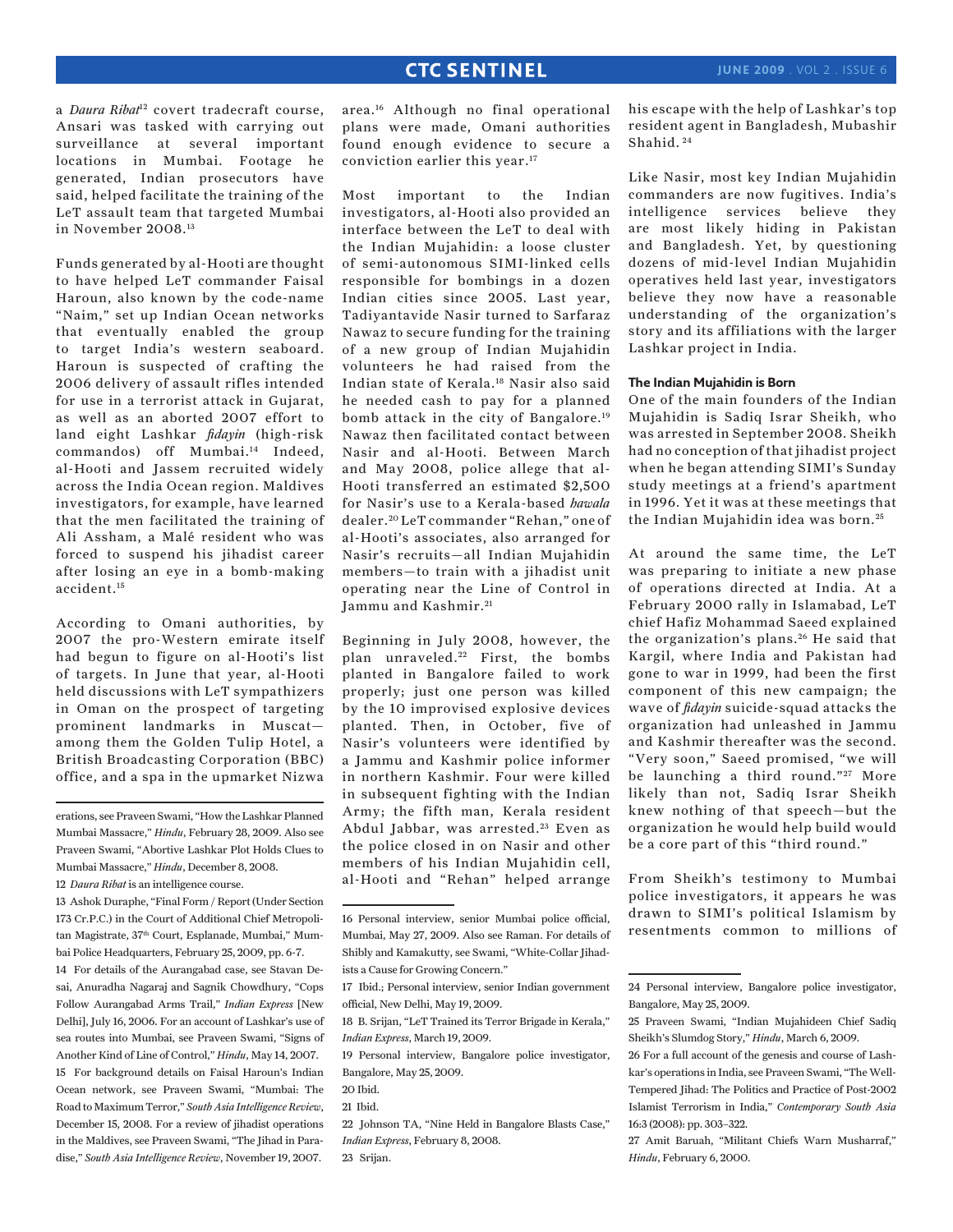lower middle class Mumbai residents. <sup>28</sup> Born in 1978 to working-class parents from the north Indian town of Azamgarh, Sheikh grew up in the Cheeta Camp housing project. Home to thousands of slum residents who had been evicted to make way for the Bhabha Atomic Research Centre, Cheeta Camp provided the foundations for tens of thousands of families to make the journey to the fringes of India's middle class. 29 Sheikh's parents were able to give their children a decent home and an education.

Yet Sheikh's story did not quite run according to his parent's script. Having dropped out of high school, he obtained certification as an air conditioning mechanic. Sheikh could only find illpaid freelance work, not a regular job. Like many of his contemporaries, he felt cheated by the growing economic opportunities emerging around him and came to believe he was a victim of religious discrimination. Hundreds of Muslims were killed in communal riots that tore the city apart in 1993, and SIMI gave voice to Sheikh's rage. <sup>30</sup> As the scholar Yoginder Sikand has perceptively noted, SIMI's aggressive polemic gave "its supporters a sense of power and agency which they were denied in their actual lives." 31

SIMI's language turned increasingly violent over the years. At rallies held in 1999 and 2001, it eulogized Usama bin Ladin and called for Indian Muslims to launch a jihad aimed at the establishment of an Islamic caliphate. <sup>32</sup>

32 Javed Anand, "Suspect SIMI? Of Course," *Indian Express*, August 16, 2008. In one pre-9/11 interview, SIMI

Even this, however, was not enough for Sheikh. Early in 2001, he stormed out of a SIMI meeting, complaining that the organization did nothing other than "talk."  $33$ 

In April 2001, Sheikh ran into a distant relative who helped turn his dreams into reality. Salim Islahi—later killed in a shootout with police—put Sheikh in touch with Aftab Ansari, a ganglord reputed to have discovered Islamist radicalism while serving prison time in New Delhi along with Jaysh-i-Muhammad terrorist Syed Omar Sheikh. Sheikh's lieutenant, Asif Reza Khan, arranged for Sheikh to travel to Pakistan in September 2001 to train with the LeT. 34 Later, Sheikh would learn that two of the men who used to attend SIMI's study meetings had already traveled the same route. Altaf Subhan Qureshi and Riyaz Ismail Shahbandri would, along with Sheikh, help found the terrorist cells that later called themselves the Indian Mujahidin. <sup>35</sup>

Qureshi, like Sheikh, was the son of working-class migrants from north India. Qureshi, however, received an elite education—ironically, at the Catholic-run Antonio D'Souza High School.<sup>36</sup> In 1996, he had begun working as a software engineer, specializing in network solutions. Qureshi joined SIMI around the same time. Later, he edited the SIMI-affiliated journal *Islamic Movement*. In 2001, Qureshi submitted a letter of resignation to his employers, saying he intended to "devote one complete year to pursue religious and spiritual matters." Like Sheikh, he left India to train at an LeT camp in Pakistan-administered Jammu and Kashmir.

Shahbandri, too, was the son of migrants. His father, Ismail Shahbandri, had moved from coastal Karnataka to establish a leather-tanning works in Mumbai's Kurla area.<sup>37</sup> Like Sheikh, though, Shahbandri dropped out of high school and became a full-time SIMI activist. By the autumn of 2002, spurred on by anti-Muslim violence that claimed hundreds of lives in the state of Gujarat, dozens of volunteers were joining the Indian Mujahidin network—although the group did not yet have a name. Many were from Hyderabad and wanted training in the wake of the Gujarat pogrom, among them Abdul Khwaja, who using the alias Amjad now heads a Lashkar-linked, Lahore-based cell operating against India.<sup>38</sup> Others came from Maharashtra. By 2003, Sheikh was himself regularly dispatching volunteers from the Azamgarh area to training at LeT camps.

Within months of their departure, the new recruits executed their first successful strikes. Ghulam Asad Yazdani, a resident of Hyderabad's Toli Chowki area, helped execute the assassination of the former Gujarat home minister, Haren Pandya. 39 Pandya, India's Central Bureau of Investigations later determined, was killed in a reprisal for his role in pogrom.40 In 2005, the network was ready to carry out their first bombings: an attack on a Hindu temple in the north Indian city of Varanasi. During the coming years, the Indian Mujahidin succeeded in staging attacks of ever-increasing intensity, among them the July 2006 strikes on Mumbai's suburban train system that claimed at least 183 lives.<sup>41</sup> Finally, in

<sup>28</sup> Personal interview, family members of Sadiq Israr Sheikh, Mumbai, March 2 and March 3, 2009. The family members requested anonymity, as their testimony might otherwise be admissible as evidence in ongoing criminal proceedings against Sheikh. Also see Swami, "Indian Mujahideen Chief Sadiq Sheikh's Slumdog Story."

<sup>29</sup> For an account of Cheeta Camp's background and demographic profile, see Fred W. Clothey, *Ritualizing on the Boundaries* (Columbia, SC: University of South Carolina Press, 2006), p. 141.

<sup>30</sup> For an account of the violence, see Kalpana Sharma, "Chronicle of a Riot Foretold," in Sujata Patel and Alice Thorner eds., *Bombay: Metaphor for Modern India* (New Delhi: Oxford University Press, 1996), pp. 268-286.

<sup>31</sup> Yoginder Sikand, "Islamist Assertion in Contemporary India: The Case of the Students Islamic Movement of India," *Journal of Muslim Minority Affairs* 23:2 (2003): pp. 335-345.

chief Safdar Nagori said Usama bin Ladin "has shown great character in standing up to the Americans, the greatest terrorists in the world." See Sayantan Chakravarty, "Interview: Safdar Nagori 'I am very bitter about being Indian,'" *India Today* [New Delhi], April 2, 2001. For other significant accounts of SIMI's activities, see Javed Anand, "Suspect SIMI?" and Javed Anand, "Why Be Shy About SIMI?" *Communalism Combat* [Mumbai], October 2001 and Sutapa Mukherjee, "A Fatwa in Reverse," *Outlook* [New Delhi], October 8, 2001.

<sup>33</sup> Personal interview, family members of Sadiq Israr Sheikh, Mumbai, March 2 and March 3, 2009.

<sup>34</sup> Praveen Swami, "The Arrest of Aftab Ansari," *Frontline* [Chennai], March 1, 2009.

<sup>35</sup> Personal interview, Mumbai police official, Mumbai, March 1, 2009.

<sup>36</sup> For this and all further material on Qureshi, see Praveen Swami, "The Hunt for the Indian Mujahideen's 'al-Arbi,'" *Hindu*, September 13, 2008.

<sup>37</sup> For this and all further material on Shahbandri, see Praveen Swami, "Politics of Hate Gave Birth to Top Terror Commander," *Hindu*, February 23, 2009.

<sup>38</sup> Praveen Swami, "Nasir Can Help Unravel HuJI Network: Sleuths," *Hindu*, January 29, 2008.

<sup>39</sup> Praveen Swami, "Harvest of Hate," *Frontline*, March 14, 2009.

<sup>40 &</sup>quot;Life for Nine in Haren Pandya Murder Case," *Times of India*, June 26, 2007.

<sup>41</sup> Sadiq Sheikh's own role in these bombings remains a source of debate. For an overview of the contention, see "IM's Sadiq Sheikh Let Off in 7/11 Case," *Indian Express*, May 12, 2009; Praveen Swami, "Maharashtra ATS Moves to Resolve 7/11 Mystery," *Hindu*, February 22,